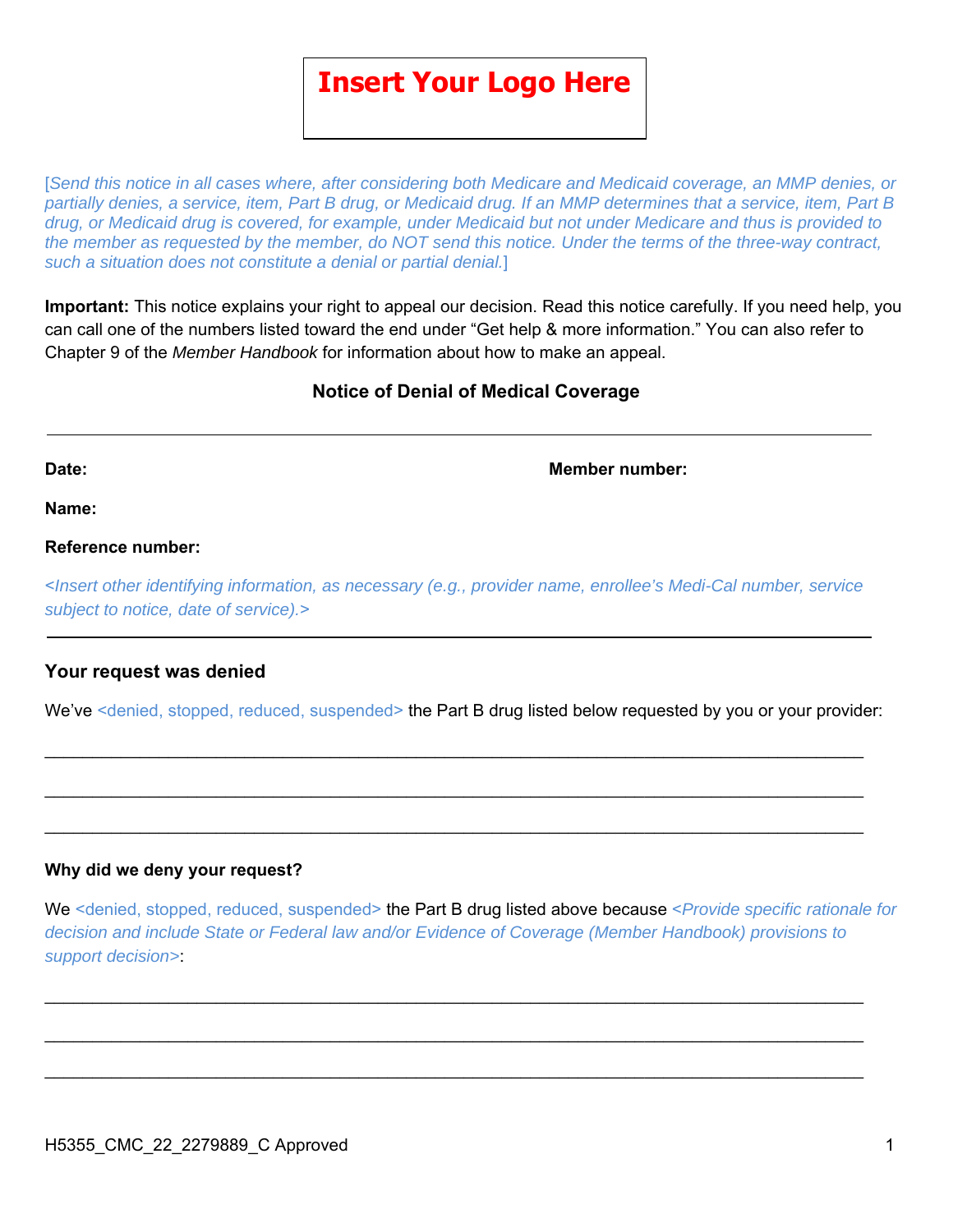<*Where the plan has determined that the drug is covered under Medicare Part D, insert the following text:* This request was denied under your Medicare Part B benefit; however, coverage/payment for the requested drug(s) has been approved under Medicare Part D. <*Insert, as applicable, an explanation of the conditions of approval in a readable and understandable format*>. If you think Medicare Part B should cover this drug for you, you may appeal.>

You should share a copy of this decision with your doctor so you and your doctor can discuss next steps. If your doctor requested coverage on your behalf, we have sent a copy of this decision to your doctor.

### **You have the right to appeal our decision**

You have the right to ask IEHP DualChoice Cal MediConnect Plan (Medicare-Medicaid Plan)to review our decision by asking us for a Level 1 Appeal (sometimes called an "internal appeal" or "plan appeal"). In special cases, you can also ask for an Independent Medical Review (IMR) without first appealing to our plan. You cannot ask for an IMR if you have already had a State Hearing on the same issue. If you get an IMR and you are not satisfied with the result, you can still ask for a State Hearing.

Ask IEHP DualChoice for a Level 1 Appeal within **60 calendar days** of the date of this notice. We can give you more time if you have a good reason for missing the deadline. Refer to the section titled "How to ask for a Level 1 Appeal with IEHP DualChoice" for information on how to ask for a plan level appeal.

**How to keep your services while we review your case:** If we're stopping or reducing a service, you can keep getting the service while your case is being reviewed. **If you want the service to continue, you must ask for an appeal within 10 calendar days** of the date of this notice or before the service is stopped or reduced, whichever is later.

#### **If you want someone else to act for you**

You can name a relative, friend, attorney, doctor, or someone else to act as your representative. If you want someone else to act for you, call us at: 1-877-273-IEHP (4347). 8am-8pm (PST), 7 days a week, including holidays to learn how to name your representative. TTY users call 1-800-718-4347. Both you and the person you want to act for you must sign and date a statement saying this is what you want. You'll need to mail or fax this statement to us. Keep a copy for your records.

# **There are 2 kinds of Level 1 appeals with IEHP DualChoice**

**Standard Appeal** – We'll give you a written decision on a standard appeal within **7 calendar days** after we get your appeal. Our decision might take longer if you ask for an extension or if we need more information about your case. We'll tell you if we're taking extra time and will explain why more time is needed. If your appeal is for payment of a Part B drug you've already received, we'll give you a written decision within **60 calendar days**.

**Fast (Expedited) Appeal** – We'll give you a decision on a fast appeal as quickly as your condition requires, and always within **72 hours** after we get your appeal. You can ask for a fast appeal if you or your doctor believe your health could be seriously harmed by waiting for a decision on a standard appeal.

**We'll automatically give you a fast appeal if a doctor asks for one for you or if your doctor supports your request.** If you ask for a fast appeal without support from a doctor, we'll decide if your request requires a fast appeal. If we don't give you a fast appeal, we'll give you a decision within **7 calendar days**.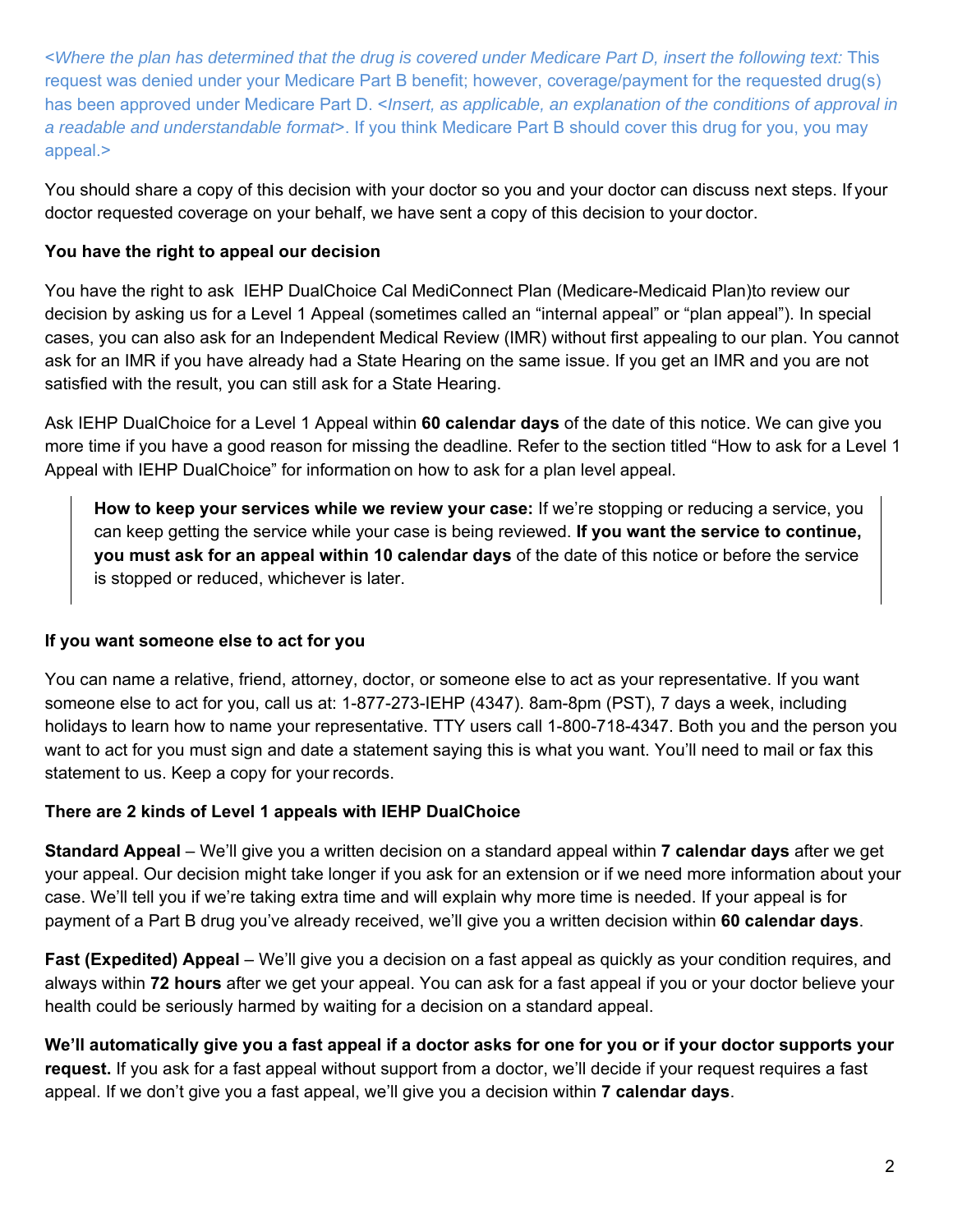# **How to ask for a Level 1 Appeal with IEHP DualChoice**

**Step 1:** You, your representative, or your provider must ask for an appeal within **60 calendar days** of getting this notice.

Your written request must include:

- Your name
- Address
- Member number
- Reasons for appealing
- Whether you want a standard or fast appeal (for a fast appeal, explain why you need one)*.*
- Any evidence you want us to review, such as medical records, doctors' letters (such as a doctor's supporting statement if you request a fast appeal), or other information that explains why you need the Part B drug*.* Call your doctor if you need this information.

We recommend keeping a copy of everything you send us for your records.

You can ask to look at the medical records and other documents we used to make our decision before or during the appeal. At no cost to you, you can also ask for a copy of the guidelines we used to make our decision.

**Step 2:** Mail, fax, or deliver your appeal or call us.

| For a Standard Appeal: | <b>Mailing Address:</b> | <b>IEHP DualChoice</b>          |
|------------------------|-------------------------|---------------------------------|
|                        |                         | P.O. Box 1800                   |
|                        |                         | Rancho Cucamonga, CA 91729-1800 |
|                        | Phone:                  | 1-877-273-IEHP (4347)           |
|                        | <b>TTY Users Call:</b>  | 1-800-718-4347                  |
|                        | Fax:                    | 909-890-5748                    |

If you ask for a standard appeal by phone, we will repeat your request back to you to be sure we have documented it correctly. We will also send you a letter confirming what you told us. The letter will tell you how to make any corrections.

| For a Fast Appeal: | Phone:                 | 1-877-273-IEHP (4347) |
|--------------------|------------------------|-----------------------|
|                    | <b>TTY Users Call:</b> | 1-800-718-4347        |
|                    | Fax:                   | 909-890-5748          |

#### **What happens next?**

If you ask for a Level 1 Appeal and we continue to deny your request for a service, we'll send you a written decision.

If the service was originally a Medicare service or a service covered by both Medicare and Medi-Cal, we will automatically send your case to an independent reviewer. If the independent reviewer denies your request, the written decision will explain if you have additional appeal rights.

If the service was a Medi-Cal service, you can ask for an **Independent Medical Review (IMR)** or a **State Hearing**. Your written decision will give you instructions on how to request the next level of appeal. Information is also below.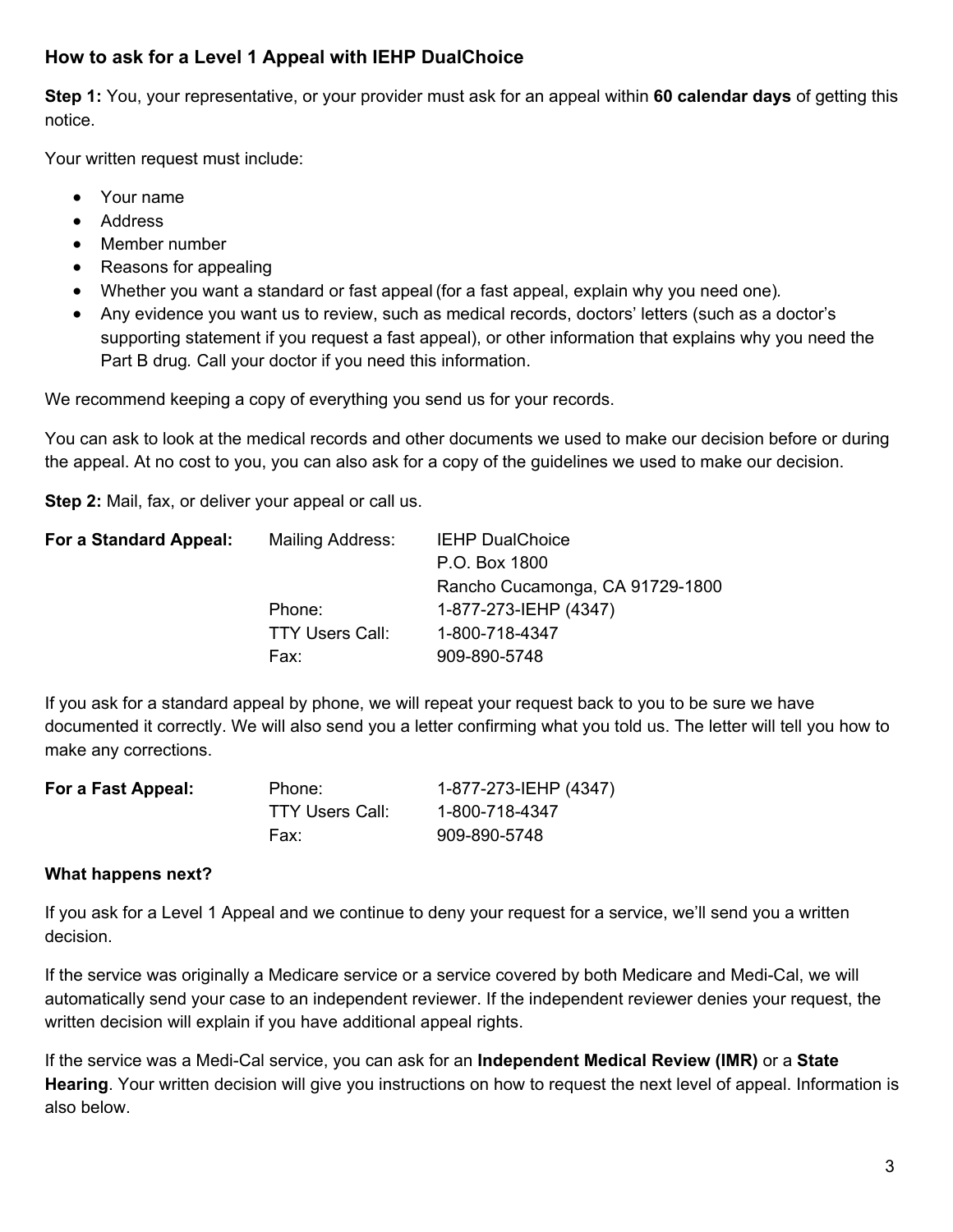# **How to ask for an Independent Medical Review (IMR)**

You can ask for an Independent Medical Review (IMR) for Medi-Cal covered services and items from the California Department of Managed Health Care (Department). You can ask for an IMR if you disagree with IEHP DualChoice's Level 1 Appeal decision or if IEHP DualChoice has not resolved your Level 1 Appeal after 30 days. In special cases, you can also ask for an Independent Medical Review (IMR) without first appealing to our plan.

In most cases, you must file a Level 1 Appeal with IEHP DualChoice before requesting an IMR; however, you may be able to have an IMR without appealing to IEHP DualChoice first if:

- Your problem is urgent and involves an immediate and serious threat to your health.
- IEHP DualChoice denied a Medi-Cal service or treatment because it is experimental or investigational.

You cannot ask for an IMR if you have already had a State Hearing on the same issue. If you get an IMR and you are not satisfied with the result, you can still ask for a State Hearing.

**How to ask for an IMR.** Fill out the online Independent Medical Review/Complaint Form available at www.dmhc.ca.gov/fileacomplaint/submitanindependentmedicalreviewcomplaintform.aspx or you can fill out the hard copy IMR application form that is included with this notice and send it to:

Help Center Department of Managed Health Care 980 Ninth Street, Suite 500 Sacramento, CA 95814-2725 FAX: 916-255-5241

If you choose to do so, you may attach copies of letters or other documents about the service or item that was denied. If you do, send copies of documents, not originals. The Department Help Center may not be able to return all original documents.

You or your representative must ask for an IMR within **6 months** after we send you a written decision. However, the Department may extend the 6-month deadline for good reasons such as you had a medical condition that prevented you from asking for the IMR within 6 months or you did not get adequate notice of the IMR process.

Call the **California Department of Managed Health Care (DMHC) toll-free at 1-888-466-2219** for free help.

The California Department of Managed Health Care is responsible for regulating health care service plans. If you have a grievance against your health plan, you should first telephone your health plan at **1-877-273-IEHP (4347)** and use your health plan's grievance process before contacting the department. Utilizing this grievance procedure does not prohibit any potential legal rights or remedies that may be available to you. If you need help with a grievance involving an emergency, a grievance that has not been satisfactorily resolved by your health plan, or a grievance that has remained unresolved for more than 30 days, you may call the department for assistance. You may also be eligible for an Independent Medical Review (IMR). If you are eligible for IMR, the IMR process will provide an impartial review of medical decisions made by a health plan related to the medical necessity of a proposed service or treatment, coverage decisions for treatments that are experimental or investigational in nature and payment disputes for emergency or urgent medical services. The department also has a toll-free telephone number **(1-888-466-2219)** and a TDD line **(1-877-688-9891)** for the hearing and speech impaired. The department's internet website **www.dmhc.ca.gov** has complaint forms, IMR application forms and instructions online.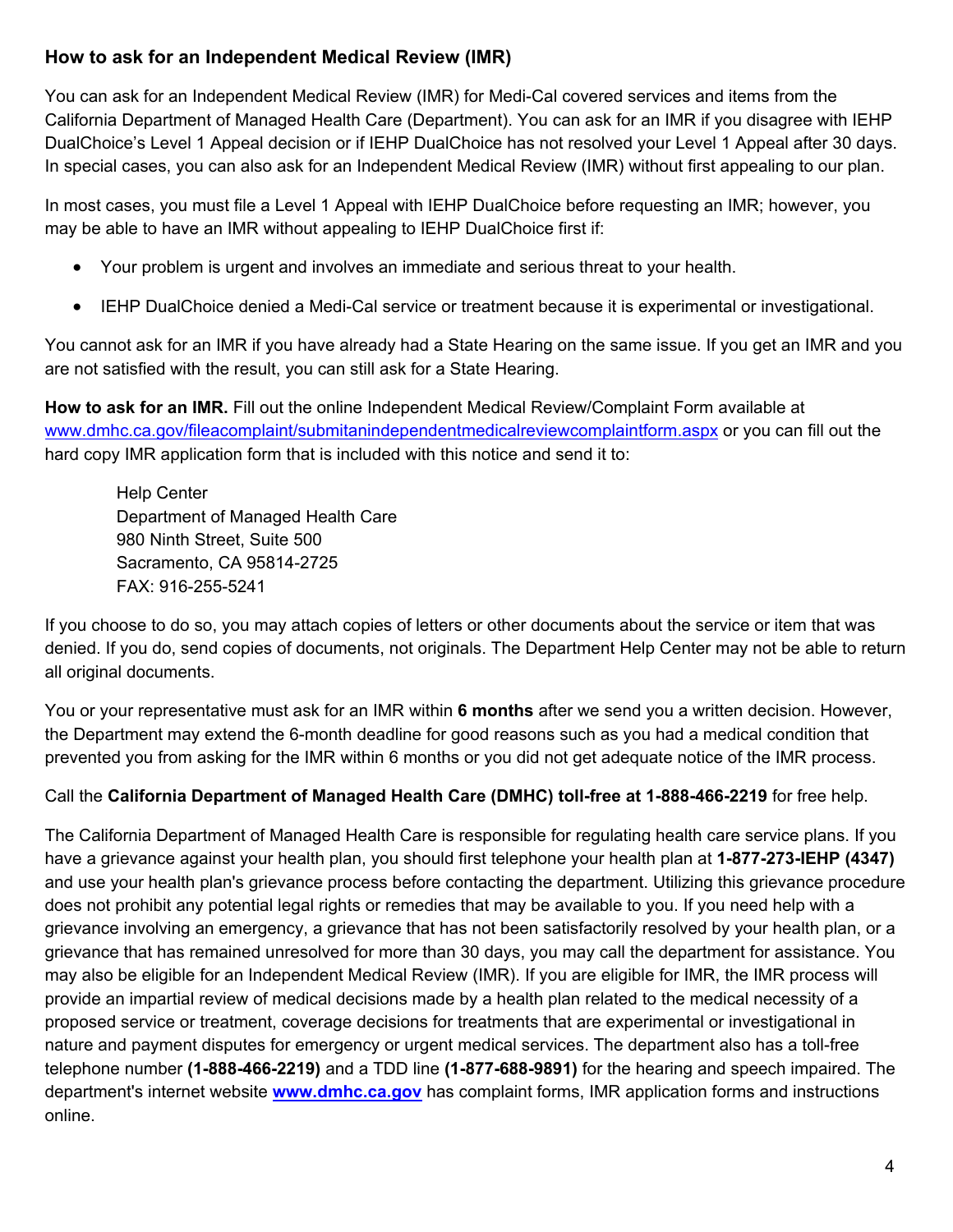#### **What happens next?**

If you qualify for an IMR, the DMHC will review your case and send you a letter within 7 calendar days telling you that you qualify for an IMR. After your application and supporting documents are received from your plan, the IMR decision will be made within 30 calendar days. You should receive the IMR decision within 45 calendar days of the submission of the completed application.

If your case is urgent and you qualify for an IMR, the DMHC will review your case and send you a letter within 2 calendar days telling you that you qualify for an IMR. After your application and supporting documents are received from your plan, the IMR decision will be made within 3 calendar days. You should receive the IMR decision within 7 calendar days of the submission of the completed application.

An IMR can take longer if the DMHC does not receive all of the medical records needed from you or your treating doctor. If you are using a doctor who is not in your health plan's network, it is important that you get and send us your medical records from that doctor. Your health plan is required to get copies of your medical records from doctors who are in the network.

Doctors who are not part of IEHP DualChoice will review your case. The DMHC will send you a letter explaining the decision. If the IMR decision is in your favor, IEHP DualChoice must give you the service or treatment you asked for. If you do not agree with the decision, you can ask for a State Hearing as long as you have not had a State Hearing on the same issue.

If you do not qualify for an IMR, your issue will be reviewed through DMHC's standard complaint process. You will receive a written notice of the decision within 30 days. If you decide not to use the IMR process, you may be giving up your rights under California law to pursue legal action against IEHP DualChoice about the service or treatment you are asking for.

# **How to ask for a State Hearing**

If the service was a Medi-Cal covered service or item, you can ask for a State Hearing. You can only ask for a State Hearing after you have appealed to our health plan and received a written decision with which you disagree. Please note that if you have a State Hearing, you will not be able to ask for an Independent Medical Review (IMR).

**Step 1:** You or your representative must ask for a State Hearing within **120 days** of the date of our notice to you that the adverse benefit determination (Level 1 appeal decision) has been upheld. Fill out the "Form to File a State Hearing" that will be provided with your appeal decision notice. Make sure you include all of the requested information.

**Step 2:** Send your completed form to:

California Department of Social Services State Hearings Division P.O. Box 944243, Mail Station 9-17-37 Sacramento, CA 94244-2430 FAX: 916-651-5210 or 916-651-2789

You can also request a State Hearing by calling 1-800-952-5253 (TTY: 1-800-952-8349). If you decide to make a request by phone, you should be aware that the phone lines are very busy.

#### **What happens next?**